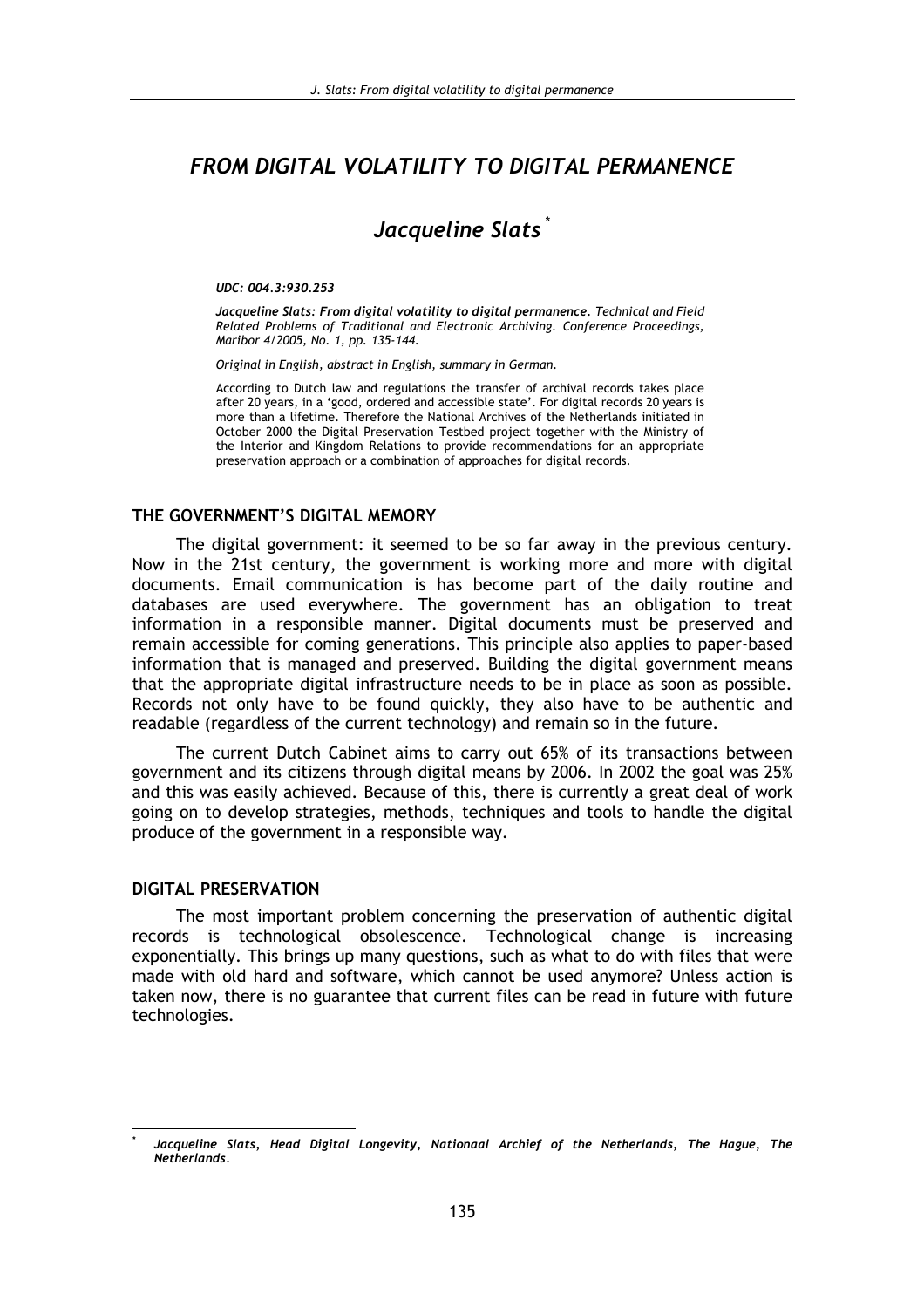### **DIGITAL PRESERVATION TESTBED**

Testbed was established in October 2000 by the Ministry of the Interior and Kingdom Relations and the Ministry of Education, Culture and Sciences (of which the National Archives of the Netherlands is a linked institution). Testbed was a threevear research project with the overall goal of investigating options to secure sustained accessibility to authentic archival records over the long-term. Testbed was a practical research project that carried out experiments in a controlled and secure environment. This allowed us to ascertain the effects of undertaken preservation action on archival records. Our direction was dictated by the Research Questions laid down at the beginning of the project.

### **TESTBED TEAM**

The approach required a multi-disciplinary team. The Testbed team consisted of ICT-expertise records managers, archivists, national and international experts, etc. Not mentioned in the diagram below, but very valuable was the evaluation feedback group, consisting of archivists from various institutions, e.g. the National Archives of the Netherlands, the Archival Inspection, Tax Services, etc. The governmental institutions that provide us with copies of records are participating in the team during the experiments.



### **Testbed organisation**

## PRESERVATION APPROACHES

The Digital Preservation Testbed was researching three different approaches to long-term digital preservation: migration, XML and emulation. Not only the effectiveness of each approach was evaluated, but also their limits, costs and application potential.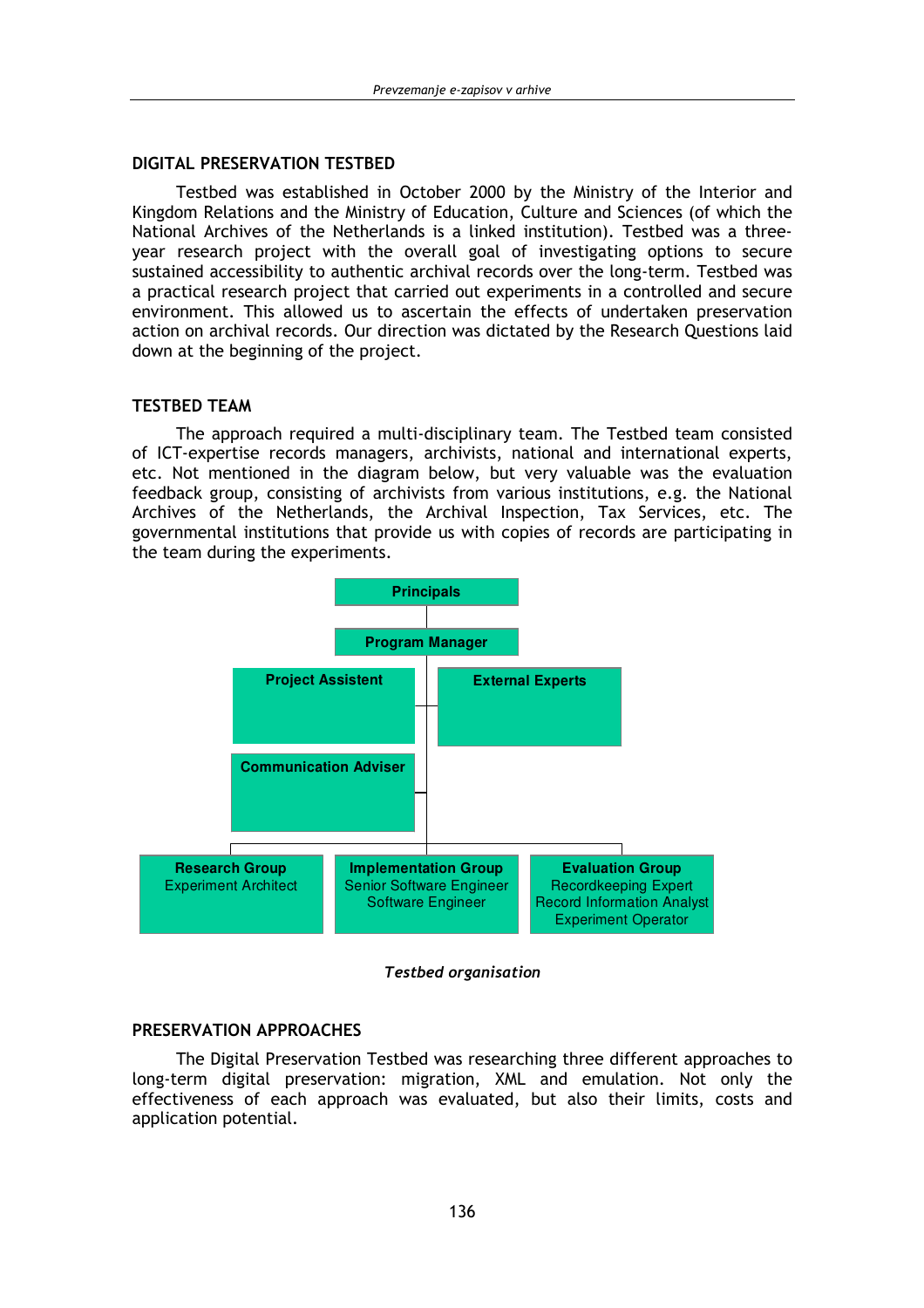## **MIGRATION**

There are many different definitions of migration. Testbed defines migration as the conversion of records from one hardware and/or software environment to another.



## **Basic migration diagram**

Testbed has studied and experimented with the following forms of migration:

- **Backward compatibility**
- Interoperability
- Conversion to standards

## **XML**

The Digital Preservation Testbed also studied XML as an approach towards the long-term preservation of digital records. XML stands for eXtensible Mark-up Language. It is a mark-up language for enriching data with information about structure and meaning that can also be used as a file format. It is an open standard defined by the World Wide Web Consortium, a non-profit organisation that develops interoperable technology like specifications, guidelines, software and tools so that the Internet can be used to the full. XML is non-platform specific and can be read by humans as well as machines, using a simple text editor. For these reasons XML can be used for digital preservation. Depending on the way the XML approach is implemented, it may overlap with the other strategies described above. For example, the conversion of files to XML can be seen as a specific type of migration (see Conversion to standards, above). XML is designed to be easy for computer programs to process, which is one reason why it is a good preservation format; it will be relatively easy to write software in the future to process XML files produced today. Files can be converted directly to XML or generated directly in XML as a file format. Since XML is not dependent on a particular combination of hardware and software, it is more sustainable than many commercial file formats. The number of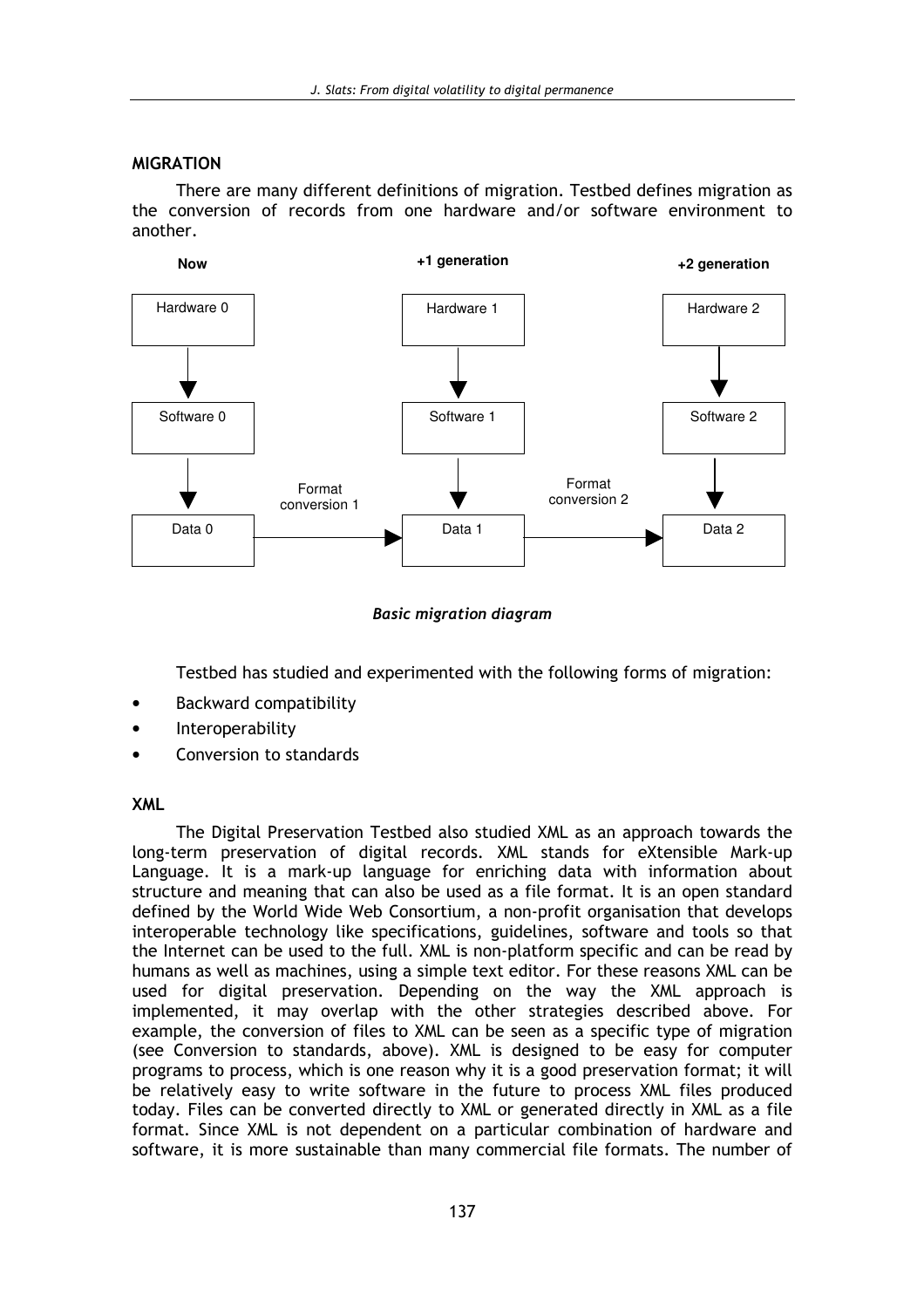conversions will thus be considerably reduced, as will the risk of adversely affecting the authenticity of the digital record.



Conversion to XML requires fewer conversions than migration

## UNIVERSAL VIRTUAL COMPUTER

An emulation approach that uses the UVC (Universal Virtual Computer) differs somewhat from the original emulation concept. An emulator must still be written, but in this case it is for a non-existent, virtual computer, called the UVC. The UVC is a computer with a simple architecture and basic set of instructions that any software developer in the future should be capable of writing an emulator for the UVC. The UVC is then used to run an application (UVC data format decoder) that takes the original record as input and delivers a Logical Data Description (LDD) as output for the data. This logical data description is built up of tags that provide additional information about the content of the digital record. The additional semantic information is set up in such a way that, in the future, people should be able to interpret the logical data description without additional resources. After that, a viewer built in the future, processes the logical data description, which displays the authentic digital record on the screen. The Universal Virtual Computer preservation strategy only partly relies on emulation and contains some aspects of the migration strategy. Using the UVC, original data files are converted into a Logical Data Description (LDD) via a program written in the UVC programming language. This LDD is an independent, self-descriptive and clearly structured data format that contains all the information needed for re-assembling the digital record in the future.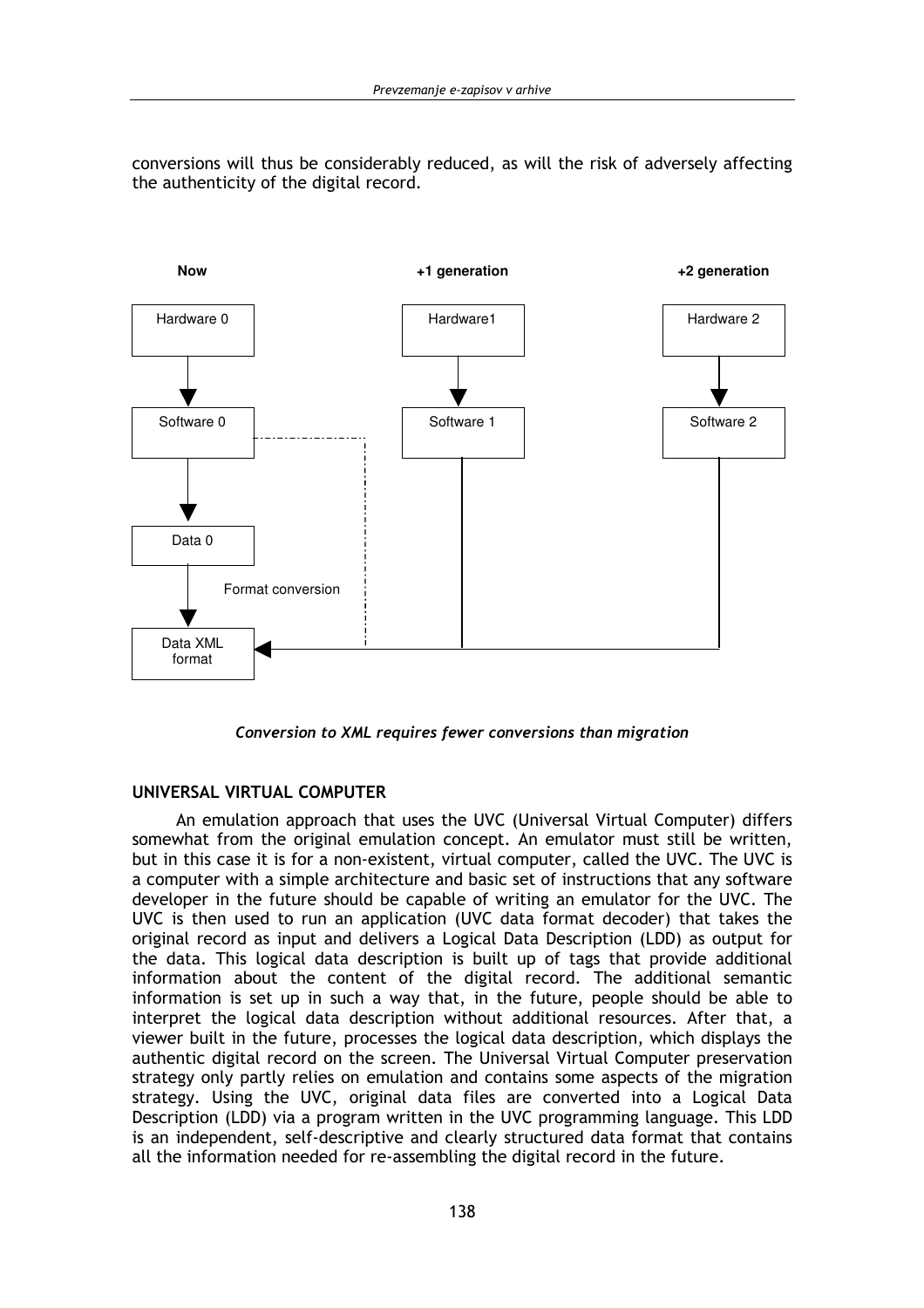#### **UVC DATA PRESERVATION**

'Data preservation' is the first and simplest implementation form of the UVC strategy. In it, the data - the original file in its original format - is stored with a program that extracts the data out of the bit stream and describe this data simply and independently, so that a viewer can process the data. The original file - for instance a JPEG file - is stored together with the specific UVC data format decoder program for JPEG. In the future this UVC JPEG program will be run on the UVC emulator. The UVC JPEG program reads the bit stream of the original file and produces an LDD as output (Logical Data Description). The LDD is reproduced on a future computer platform using a viewer that can be developed in the future based on the LDD Schema.



Diagram of the Universal Virtual Computer

The original bit stream is not changed in this strategy and the new file (the LDD), made when running the UVC data format decoder program, is not saved. The LDD is displayed by way of a viewer. The format and the structure of the Logical Data Description are so clearly defined that designing and writing a new viewer should be straightforward. If necessary, new viewers can be developed for future computer platforms. At present, a separate viewer is needed for each type of LDD. This means that possibly hundreds of viewers must be used. In the next phase of the UVC development, classes of objects will be formed that behave according to the same logic. A class of objects like this (for example, files in different image formats) will produce one LDD, for which only one viewer will have to be developed. It will, however, still be necessary to develop an individual UVC data format-decoding program for each of these file formats.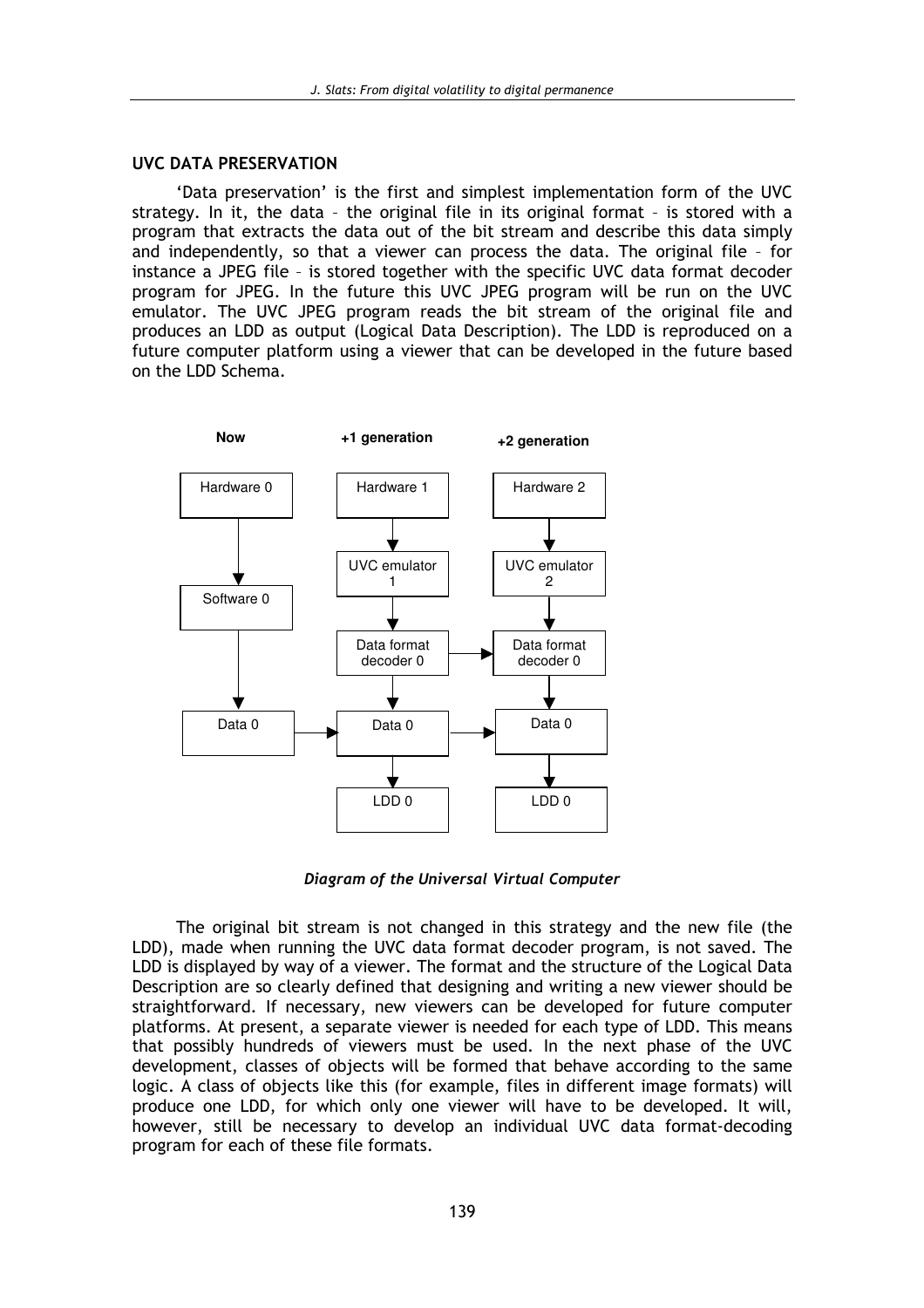The disadvantage of the UVC emulation approach is that UVC data format decoder programs have to be written for each file type (to generate the logical data description). In addition, a new UVC emulator must be written for each new generation of hardware that differs so much from previous generations that the old UVC emulator can no longer reliably run on it. In view of the wide variety of file formats and types of digital records, large numbers of decoder programs will have to be developed, if the UVC is to be a feasible and workable strategy for the long-term preservation of different types of digital records. The ultimate success of the UVC strategy is partly dependent on the extent to which this strategy is accepted by the software and computer sector. Software suppliers would have to develop a UVC data format decoder programme for their software that can make a logical data description based on the original file. When that happens the UVC strategy could expand enormously.

### **EXPERIMENTS**

Experiments have taken place on four different record types: text documents, spreadsheets, emails and databases of different size, complexity and nature. These are the record types, which are used for more than 90% within the Dutch Government. We classified electronic records according to the five attributes identified by Rothenberg. These are: Content, Context, Structure, Appearance and Behaviour.

### **RESEARCH QUESTIONS**

The Research Questions have three main areas of interest: General, Metadata, and Attribute-based. General research questions include:

- What are the advantages and disadvantages of implementing the different preservation approaches?
- How can the effectiveness of each approach be measured and or demonstrated?
- What are the factors that affect the effectiveness or appropriateness of each preservation approach? For example, cost? Record type? Authenticity requirements and retention periods?
- What are the basic requirements for preservation functions? For example, what are the requirements for accessing and retrieving records from the preservation function?

Metadata research questions address such issues as:

- What factors affect the metadata required for preservation? For example, record type and preservation approach, and how?
- What are the options for associating metadata with records?

### **EXPERIMENT PROCESS**

Not only to control the project, but also to run experiments in a controlled environment, we developed a 12-step experiment process. Here we also make explicit, mostly by desk research of available publications, if a record type is excluded from a certain preservation approach. These steps are all fully documented in the experiment database of the Testbed. Records are monitored during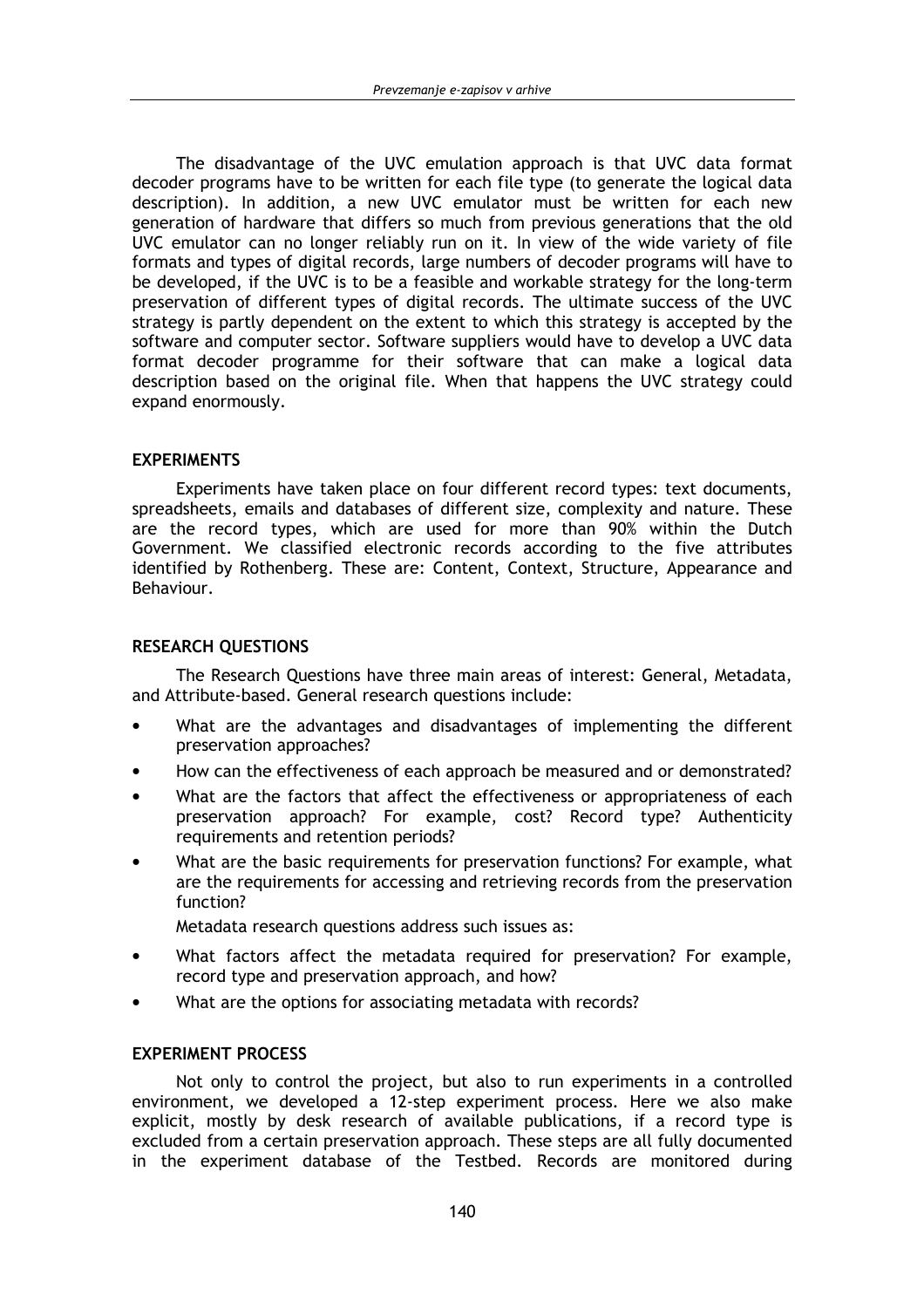experiments to establish whether (and how) a specific method is suitable for longterm preservation.





### **RESULTS**

#### **EMAIL**

For email we selected only XML as a preservation approach to experiment with. Based on desk research email has proved to be a particularly suitable record type for XML. There are many similarities between XML and Email formats, and conversion between the two is thus relatively straightforward.

Both are highly specified.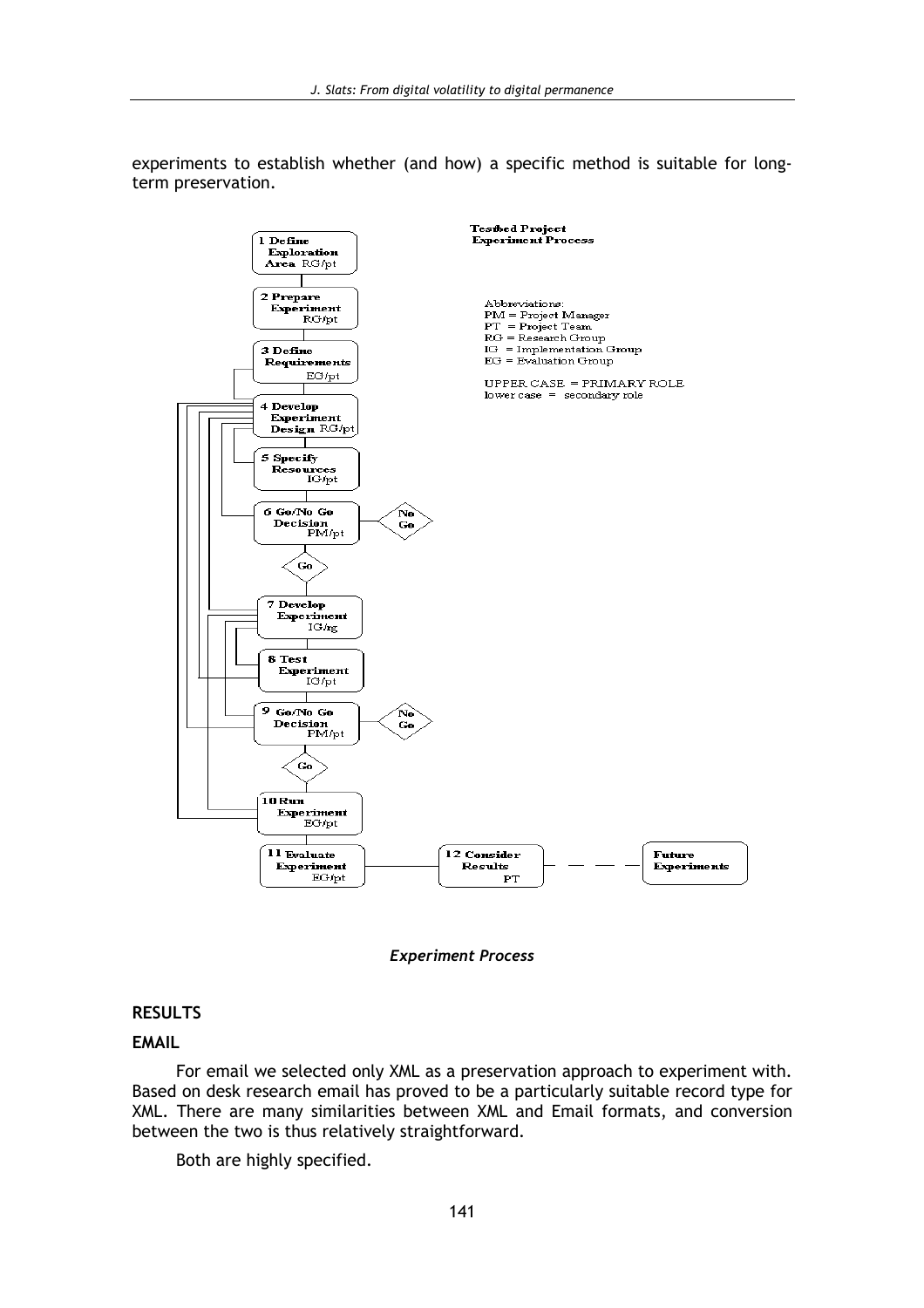Emails must follow the Internet Message Format to be interoperable on different platforms. This format is well laid out and defines the component parts of a basic email transmission file. (The standard currently in use with emails is RFC 2822, with the MIME extensions specified in RFC 2045 - 2049.) It is controlled by a nonprofit organisation, the Internet Engineering Task Force, and is well defined, well structured, and text based.

XML is a standardised format, as well as a mark-up language. Again, it is highly specified and controlled by a non-profit organisation - in this case the World Wide Web Consortium. The W3C is responsible for organising and maintaining the XML Specification, Schema, Standard and XSLT Recommendation. XML, as the name denotes, is extensible. It can be adapted and extended for any purpose while still remaining true to its spirit. It can operate on any hardware and/or software platform, and can be read on any plain text editor.

The similarities between the two mean that conversion is a relatively straightforward procedure. All individual sections are plainly marked in the email transmission file and can easily be transformed into a similarly well structured XML file.

There are two different possible scenarios for converting to XML:

- Post-use (converting to XML later on) and
- Pre-use (generating directly in XML).

The post-use scenario is intended for existing email messages (both already sent and incoming messages) that have to be preserved for an unspecified length of time (these messages are thus converted to XML later on).

The pre-use scenario can be used for new outgoing email messages and is the first step in the direction of making and sustainably storing official email messages (the messages are generated in XML directly, at source).

#### **SPREADSHEETS**

For spreadsheets we selected all three approaches to experiment with. It was an extra challenge to experiment with the UVC data preservation approach using spreadsheets because spreadsheets have more layers (e.g. a data layer and a formulae layer).

Although the concept of the UVC is promising, generating the logical data description appeared to be very difficult. This is not because of the complexity of the UVC, but because of the lack of documentation of the proprietary file formats. From the reports of the Dutch National Library we noticed that they have encountered the same problem.

The migration of records from an older version of an application to a newer version of the same application (e.g. Excel 97 to Excel 2000) is usable for the shortterm preservation. The results of these experiments were comparable with those of migrating text documents to a higher version.

Finally XML is a suitable format to represent spreadsheets authentically, including the different lavers.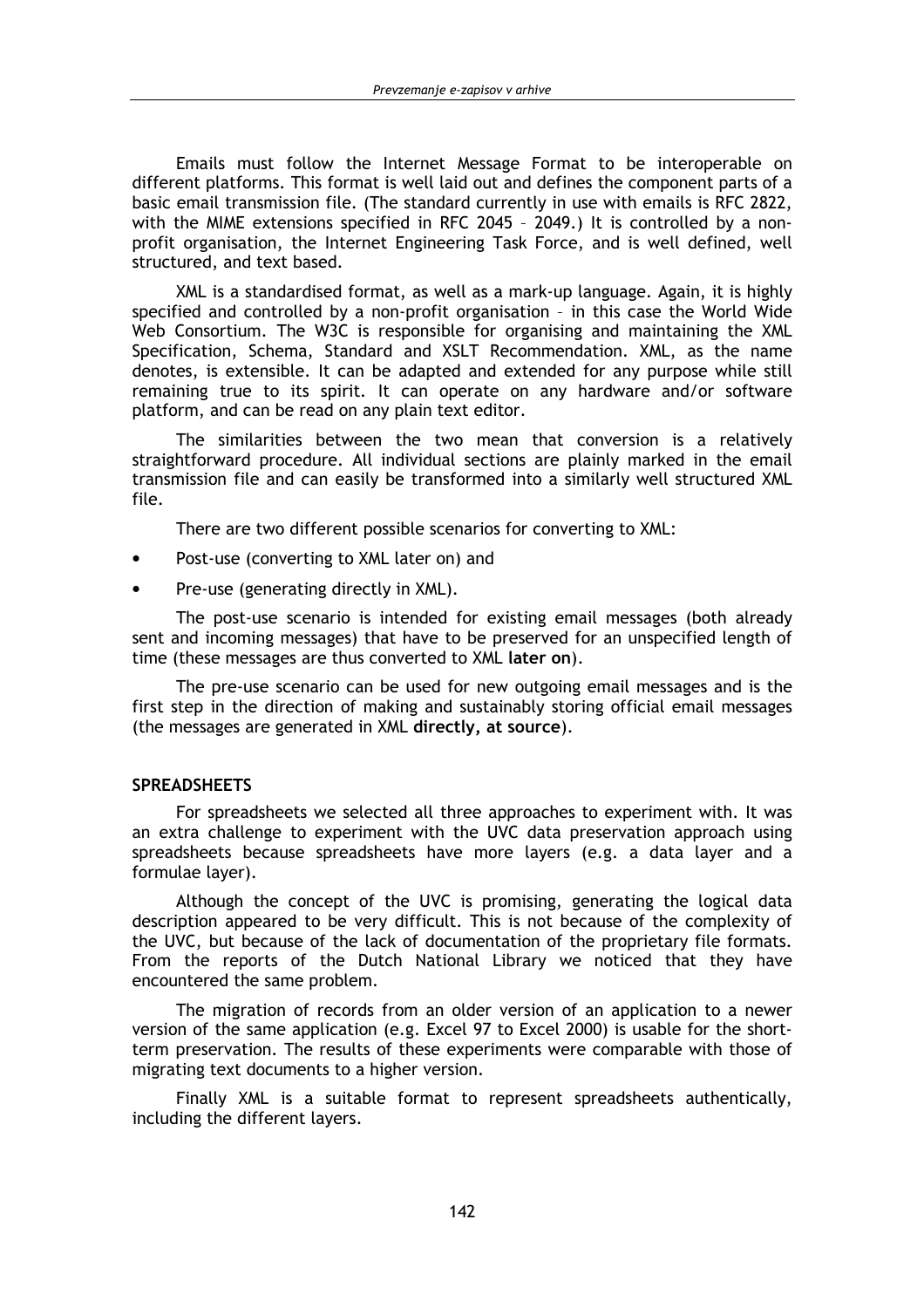### **TEXT DOCUMENTS**

Starting with text documents we selected migration and XML as preservation approaches to experiment with. For the UVC approach we made use of the reports of the Dutch National Library, which performed a proof of concept preserving electronic publications.

The migration of records from an older version of an application to a newer version of the same application (e.g. Word 97 to Word 2000) is usable for the shortterm preservation. We did not encounter significant problems converting the records to a higher version. It was remarkable that the results were even better when we skipped one or more versions. However, after multiple conversions the sum or the minor changes can affect the authenticity of the record. So manual checking is required. Furthermore the migration needs to be repeated every few years and is only feasible if the migration is automated.

For the migration of text records to a standard format we experimented with PDF and RTF. PDF is suitable to represent text documents authentically, especially the content and appearance. We also migrated old records created in one word processor to another (WP4.2 to Word 2002). This approach only met our authenticity requirements after manual intervention. Finally the XML approach: XML is able to represent context, content, structure and behaviour of text documents authentically. To represent appearance an additional stylesheet is required.

### **DATABASES**

Experimenting with databases we were confronted with the question: 'What is the archival record':

- the whole database system [database, DBMS and user application],
- $\bullet$ the database itself.
- a row in the database table,
- the record consists of fields spread over different tables.
- database data accessed or presented in a precise manner in the application form

Despite the desk research and a lot of discussion with archival experts we were not able to answer this question unambiguously. Eventually from a pragmatic point of view we decided to experiment with the whole database system and the database itself.

The migration of databases from an older version to a newer version of the same database system (e.g. Access 97 to Access2000) is usable to represent context. content, appearance, structure and behaviour for the short term. The results of these experiments are comparable with those of migrating text documents and spreadsheets to a higher version.

The conversion to XML is suitable to represent the context, content and structure of the database itself. Additionally, in order to preserve the appearance of the application it is necessary to store the technical and functional documentation of the database system, including screen shots. We were not able to preserve behaviour of database systems for the longer term using migration or XML. Nor is the UVC data preservation approach able to achieve this.